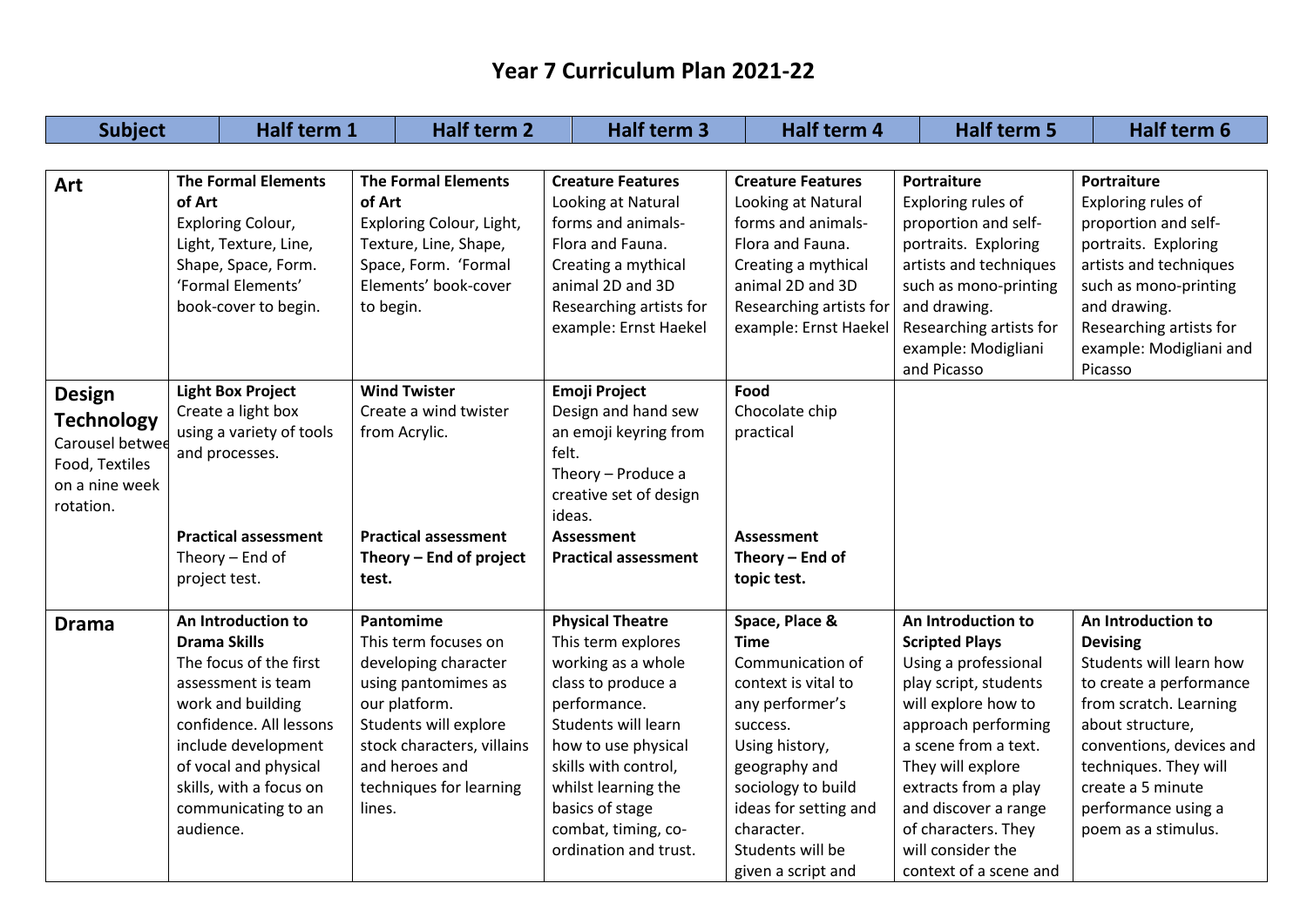| <b>Subject</b> |                                                                                             | Half term 1                                                                                                                |                                                                                                                            | <b>Half term 2</b>                                                                                                                  |         | Half term 3                                                                                                                            | Half term 4                                                                                                                                                                                                                                                                                                                  |                                                                                                   | <b>Half term 5</b>                                                                                                                             | Half term 6                                                                                                                                                                                                                              |
|----------------|---------------------------------------------------------------------------------------------|----------------------------------------------------------------------------------------------------------------------------|----------------------------------------------------------------------------------------------------------------------------|-------------------------------------------------------------------------------------------------------------------------------------|---------|----------------------------------------------------------------------------------------------------------------------------------------|------------------------------------------------------------------------------------------------------------------------------------------------------------------------------------------------------------------------------------------------------------------------------------------------------------------------------|---------------------------------------------------------------------------------------------------|------------------------------------------------------------------------------------------------------------------------------------------------|------------------------------------------------------------------------------------------------------------------------------------------------------------------------------------------------------------------------------------------|
|                |                                                                                             |                                                                                                                            |                                                                                                                            |                                                                                                                                     |         |                                                                                                                                        |                                                                                                                                                                                                                                                                                                                              |                                                                                                   |                                                                                                                                                |                                                                                                                                                                                                                                          |
|                |                                                                                             |                                                                                                                            |                                                                                                                            |                                                                                                                                     |         |                                                                                                                                        | then create their<br>own script to<br>perform as well.                                                                                                                                                                                                                                                                       |                                                                                                   | the impact of this in<br>performance.                                                                                                          |                                                                                                                                                                                                                                          |
|                | Assessment:<br>Group performance<br>Homework:<br>Terminology quizzes<br>on Google Classroom |                                                                                                                            | Assessment:<br>Monologues, duologues<br>or groups performances.<br>Homework:<br>Terminology quizzes on<br>Google Classroom |                                                                                                                                     |         | Assessment:<br>Whole class<br>performance.<br>Homework:<br>Terminology quizzes<br>on Google Classroom                                  | Assessment:<br>2 x Solo<br>Performance<br>Homework:<br>Terminology quizzes                                                                                                                                                                                                                                                   | Assessment:<br>Duologue<br>Performance<br>Homework:<br>Terminology quizzes<br>on Google Classroom |                                                                                                                                                | Assessment:<br>Small Group<br>Performance<br>Homework:<br>Terminology quizzes on<br>Google Classroom<br>& Research                                                                                                                       |
|                | <b>Novel Study</b>                                                                          |                                                                                                                            |                                                                                                                            | <b>Novel Study</b>                                                                                                                  |         | <b>Non-Fiction Writing</b>                                                                                                             | on Google<br>Classroom<br><b>Poetry Study</b>                                                                                                                                                                                                                                                                                |                                                                                                   | <b>Mystery</b>                                                                                                                                 | Shakespeare                                                                                                                                                                                                                              |
| <b>English</b> | C.S Lewis                                                                                   | Students will read and<br>study the novel:<br>'The Lion, The Witch<br>and the Wardrobe' by                                 | C.S Lewis.                                                                                                                 | Students will read and<br>study the novel:<br>'The Lion, The Witch<br>and the Wardrobe' by                                          | styles. | Students will learn<br>about different<br>non-fiction writing                                                                          | Students will study a<br>cluster of poems<br>inspired by the<br>theme 'place'.                                                                                                                                                                                                                                               | story.                                                                                            | Students will learn<br>about the mystery<br>genre. They will read<br>and study a mystery                                                       | Students will read and<br>study Shakespeare's<br>play: 'A Midsummer<br>Night's Dream'.                                                                                                                                                   |
|                | Assessment:<br>writing skills.                                                              | <b>Students will produce</b><br>a piece of creative<br>writing inspired by the<br>story. They will be<br>assessed on their |                                                                                                                            | <b>Assessment: Students</b><br>will write an analytical<br>essay on the novel. They<br>will be assessed on their<br>reading skills. |         | Assessment:<br><b>Students will produce</b><br>a piece of non-fiction<br>writing. They will be<br>assessed on their<br>writing skills. | Assessment:<br><b>Students will write</b><br>and deliver a<br>monologue as a<br><b>World War One</b><br>soldier. They will be<br>assessed on their<br>spoken language and<br>presentation skills.<br><b>Students will write</b><br>an analytical essay<br>on one of the poems<br>they have studied.<br>They will be assessed |                                                                                                   | Assessment:<br><b>Students will produce</b><br>a mystery story<br>inspired by a stimulus.<br>They will be assessed or<br>their writing skills. | Assessment:<br><b>Students will be</b><br>presented with an<br>extract from a part of<br>the play they have<br>studied and they will<br>be asked to write<br>analytically about it.<br>They will be assessed<br>on their reading skills. |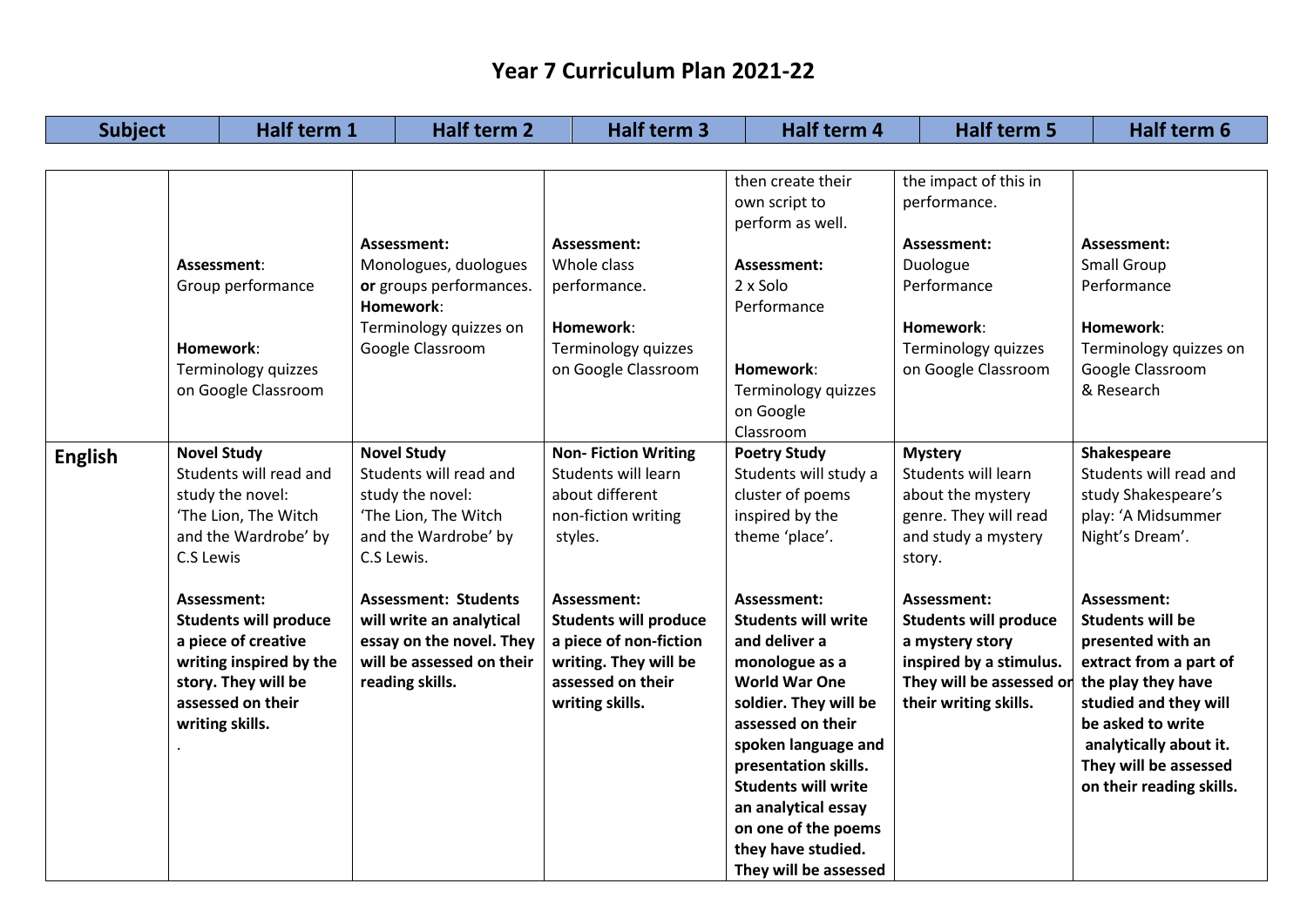| <b>Subject</b> | Half term 1                                                                                         | <b>Half term 2</b>                                                                                                                                           | Half term 3                                                                                                                            | Half term 4                                                                 | <b>Half term 5</b>                                                                                                                      | <b>Half term 6</b>                                                                            |
|----------------|-----------------------------------------------------------------------------------------------------|--------------------------------------------------------------------------------------------------------------------------------------------------------------|----------------------------------------------------------------------------------------------------------------------------------------|-----------------------------------------------------------------------------|-----------------------------------------------------------------------------------------------------------------------------------------|-----------------------------------------------------------------------------------------------|
|                |                                                                                                     |                                                                                                                                                              |                                                                                                                                        |                                                                             |                                                                                                                                         |                                                                                               |
|                |                                                                                                     |                                                                                                                                                              |                                                                                                                                        | on their reading<br>skills.                                                 |                                                                                                                                         |                                                                                               |
| <b>French</b>  | M1 La rentrée (Back<br>to school)<br>Talking about<br>ourselves, family, likes<br>and dislikes      | M1 La rentrée (Back to<br>school)<br>Talking about<br>ourselves, our family,<br>likes and dislikes<br>Assessment<br><b>End of module</b><br>assessment L R W | $M2$ – En classe (In<br>class)<br>School, subjects and<br>what we wear to<br>school<br>Assessment<br>End of module<br>assessment L R W | M3 - Mon temps<br>libre (My free time)<br>Sports, hobbies and<br>activities | M3 - Mon temps<br>libre (My free time)<br>Sports, hobbies and<br>activities<br><b>Assessment</b><br>End of module 3<br>assessment L R W | M4 - Ma vie de famille<br>(Family life)<br>Describing our families<br>and where we live       |
| German         | Module 1-stimmt 1<br>$Intro - my$ world and<br>me                                                   | Module 2-stimmt 1<br>Family and pets                                                                                                                         | Module 3-stimmt 1<br>Free time- sports                                                                                                 | Module 4-stimmt 1<br>School subjects                                        | Module 5-stimmt 1<br>Future plans/school                                                                                                | Module 5-stimmt 1<br>town and area,<br>shopping/ future                                       |
| Geography      | <b>Fantastic Places</b>                                                                             | <b>Climate Change</b><br><b>Theory and Flooding</b>                                                                                                          | Africa - Water<br><b>Challenges</b>                                                                                                    | <b>South America -</b><br><b>Weathering and</b><br><b>Rocks</b>             | <b>Mexico - International</b><br><b>Development</b>                                                                                     | <b>Settlements</b>                                                                            |
|                | Assessment                                                                                          | Assessment                                                                                                                                                   | Assessment                                                                                                                             | <b>Assessment</b>                                                           | <b>Assessment</b>                                                                                                                       | <b>Assessment</b>                                                                             |
| <b>History</b> | <b>Baseline</b><br><b>What is History?</b><br>Baseline assessment.<br>What happened<br>before 1066? | End of Topic<br>What was the impact of<br>the Battle of Hastings<br>on the people of<br>England?                                                             | <b>Group Project</b><br><b>How did William keep</b><br>control after the<br><b>Battle of Hastings?</b>                                 | End of Topic<br>Rats or rebels?<br>Which was the<br>most significant?       | <b>Written Project</b><br>How far had the<br>power of the<br>monarchy declined by<br>1688?                                              | <b>Group Project</b><br>To what extent should<br>the Empire be a source<br>of national pride? |
|                | <b>Assessment on</b><br><b>Sutton Hoo</b>                                                           | <b>Assessment on</b><br><b>Historical</b><br>Interpretations.                                                                                                | Assessment<br>evaluating<br>effectiveness.                                                                                             | <b>Assessment on the</b><br><b>Black Death -</b><br>extended writing.       | Assessment:<br>effectiveness of Tudor<br>monarchs.                                                                                      | <b>Assessment on the</b><br><b>Opium wars</b>                                                 |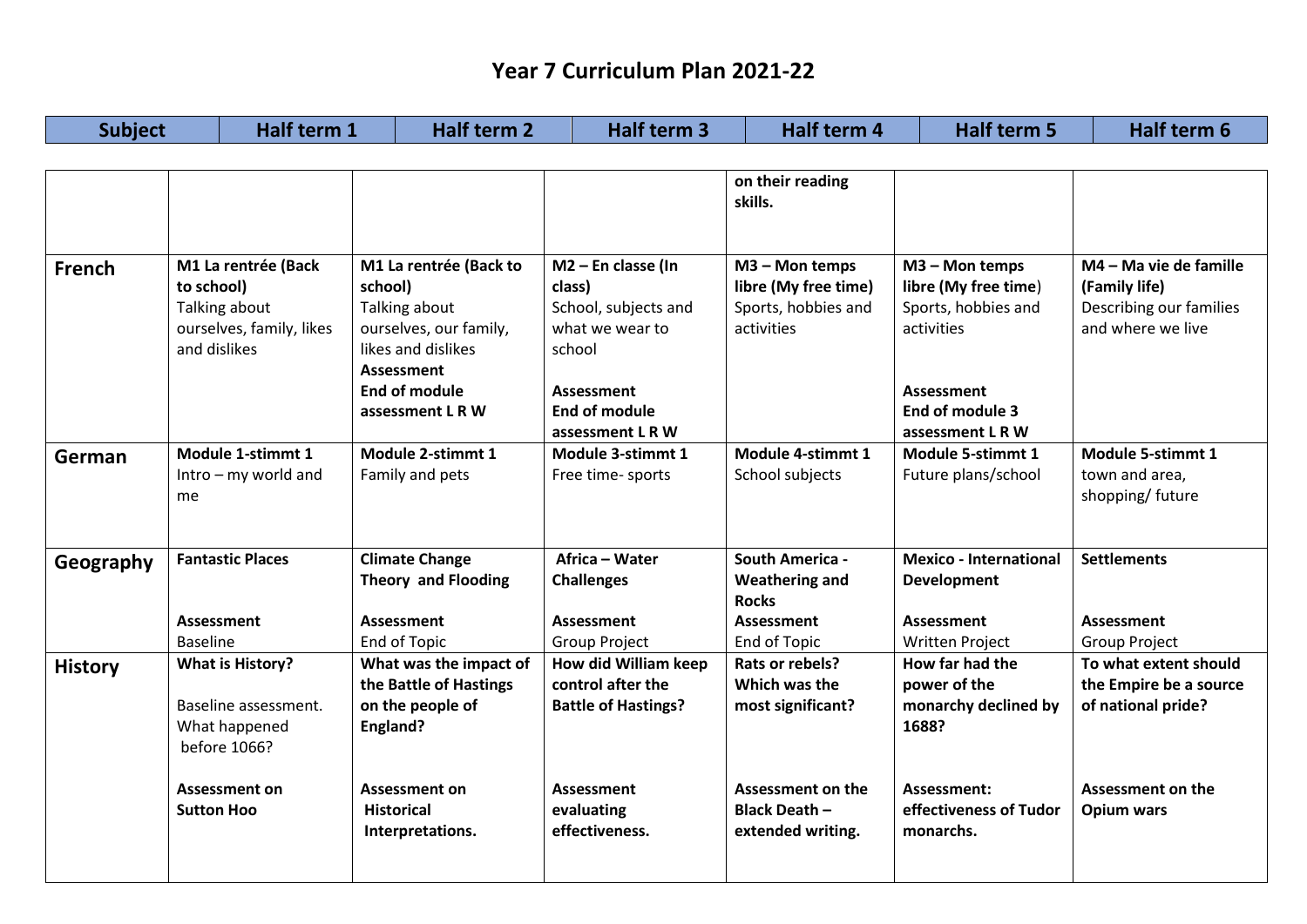| <b>Subject</b> | Half term 1                                                                                                                                                                                                                                                                                                                                                         | <b>Half term 2</b>                                                                                                                                                                                                                                                                                                                                                                                                   | <b>Half term 3</b>                                                                                                                                                                                                                                                                                                                                                                                         | Half term 4                                                                                                                                                                                                                                                                                                                                                                                     | <b>Half term 5</b>                                                                                                                                                                                                                                                                                                                                                   | Half term 6                                                                                                                                                                                                                                                                                                                                                                                       |
|----------------|---------------------------------------------------------------------------------------------------------------------------------------------------------------------------------------------------------------------------------------------------------------------------------------------------------------------------------------------------------------------|----------------------------------------------------------------------------------------------------------------------------------------------------------------------------------------------------------------------------------------------------------------------------------------------------------------------------------------------------------------------------------------------------------------------|------------------------------------------------------------------------------------------------------------------------------------------------------------------------------------------------------------------------------------------------------------------------------------------------------------------------------------------------------------------------------------------------------------|-------------------------------------------------------------------------------------------------------------------------------------------------------------------------------------------------------------------------------------------------------------------------------------------------------------------------------------------------------------------------------------------------|----------------------------------------------------------------------------------------------------------------------------------------------------------------------------------------------------------------------------------------------------------------------------------------------------------------------------------------------------------------------|---------------------------------------------------------------------------------------------------------------------------------------------------------------------------------------------------------------------------------------------------------------------------------------------------------------------------------------------------------------------------------------------------|
|                |                                                                                                                                                                                                                                                                                                                                                                     |                                                                                                                                                                                                                                                                                                                                                                                                                      |                                                                                                                                                                                                                                                                                                                                                                                                            |                                                                                                                                                                                                                                                                                                                                                                                                 |                                                                                                                                                                                                                                                                                                                                                                      |                                                                                                                                                                                                                                                                                                                                                                                                   |
| <b>ICT</b>     | Computer<br><b>Fundamentals:</b><br><b>Directories</b><br>$\bullet$<br>Shortcuts<br>Using a<br>$\bullet$<br>browser<br>Saving<br>$\bullet$<br>Images                                                                                                                                                                                                                | <b>Hardware and Software:</b><br>Understanding the<br>different parts of the<br>Computer and the<br>software that run on it                                                                                                                                                                                                                                                                                          | <b>Basic Programming:</b><br><b>Using Python</b>                                                                                                                                                                                                                                                                                                                                                           | Spreadsheets:<br><b>Basic</b><br>spreadsheet<br>functions                                                                                                                                                                                                                                                                                                                                       |                                                                                                                                                                                                                                                                                                                                                                      | Photoshop:<br>Photoshop basics<br>to create a comic<br>book strip of<br>Macbeth                                                                                                                                                                                                                                                                                                                   |
| <b>Maths</b>   | Unit $1 -$ Analysing and<br>displaying data<br>Mode, median<br>and range<br>Displaying<br>$\bullet$<br>data<br>Grouping data<br>Averages and<br>comparing<br>data<br>Line graphs<br>and more bar<br>charts<br>Unit 2 - Number Skills<br>Mental math<br>Addition and<br>subtraction<br>Multiplication<br>and Division<br>Money<br>and<br>time<br>Negative<br>numbers | Unit 3 - Expression<br>function and formulae<br><b>Functions</b><br>Simplifying<br>expressions<br>Writing<br>$\bullet$<br>expressions<br>Writing<br>formulae<br>Substituting<br>into<br>formulae<br>Unit 4 - Decimal and<br>measure<br>Decimals and<br>$\bullet$<br>rounding<br>Length, mass<br>and capacity<br>Scales and<br>measures<br>Perimeter and<br>$\bullet$<br>Area<br>Working with<br>decimals<br>mentally | Unit $5$ – Fractions and<br>Percentages<br>Comparing<br>fractions<br>Simplifying<br>$\bullet$<br>fractions<br>Working with<br>fractions<br>Fractions and<br>decimals<br>Understanding<br>percentages<br>Percentages<br>of amounts<br>Solving<br>percentage<br>problems<br>Unit 6 - Probability<br>The language<br>of probability<br>Calculating<br>$\bullet$<br>probability<br>Experimental<br>probability | Unit 7 - Ratio and<br>Proportion<br>Direct<br>$\bullet$<br>Proportion<br>Writing<br>$\bullet$<br>ratios<br>Simplifying<br>$\bullet$<br>ratios<br>Ratio,<br>$\bullet$<br>proportions<br>and<br>fractions<br>Proportions<br>and<br>percentages<br>Solving ratio<br>problems<br>Unit $8$ – Indices and<br><b>Standard form</b><br>Indices<br>Calculations<br>and<br>estimation<br>Standard<br>form | Unit $9$ – Lines and<br>angles<br>Measuring<br>and drawing<br>angles<br>Lines, angles<br>and triangles<br>Drawing<br>$\bullet$<br>triangles<br>accurately<br>Calculating<br>angles<br>Angles in a<br>triangle<br>Quadrilaterals<br>Unit 10-Sequences<br>and graphs<br>Sequences<br>Pattern<br>sequences<br>Coordinates<br>and<br>midpoints<br>Extending<br>sequences | Unit $11 -$<br><b>Transformations</b><br>Congruency and<br>enlargements<br>Symmetry<br>$\bullet$<br>Reflection<br>Rotation<br>Translations<br>Transformations<br>combined<br>Unit 12 - Percentages,<br>decimals and fractions<br>Nth term of an<br>$\bullet$<br>arithmetic<br>sequence<br>Non-linear<br>sequences<br>Inequalities<br>Solving<br>$\bullet$<br>equations<br>Proportion<br>$\bullet$ |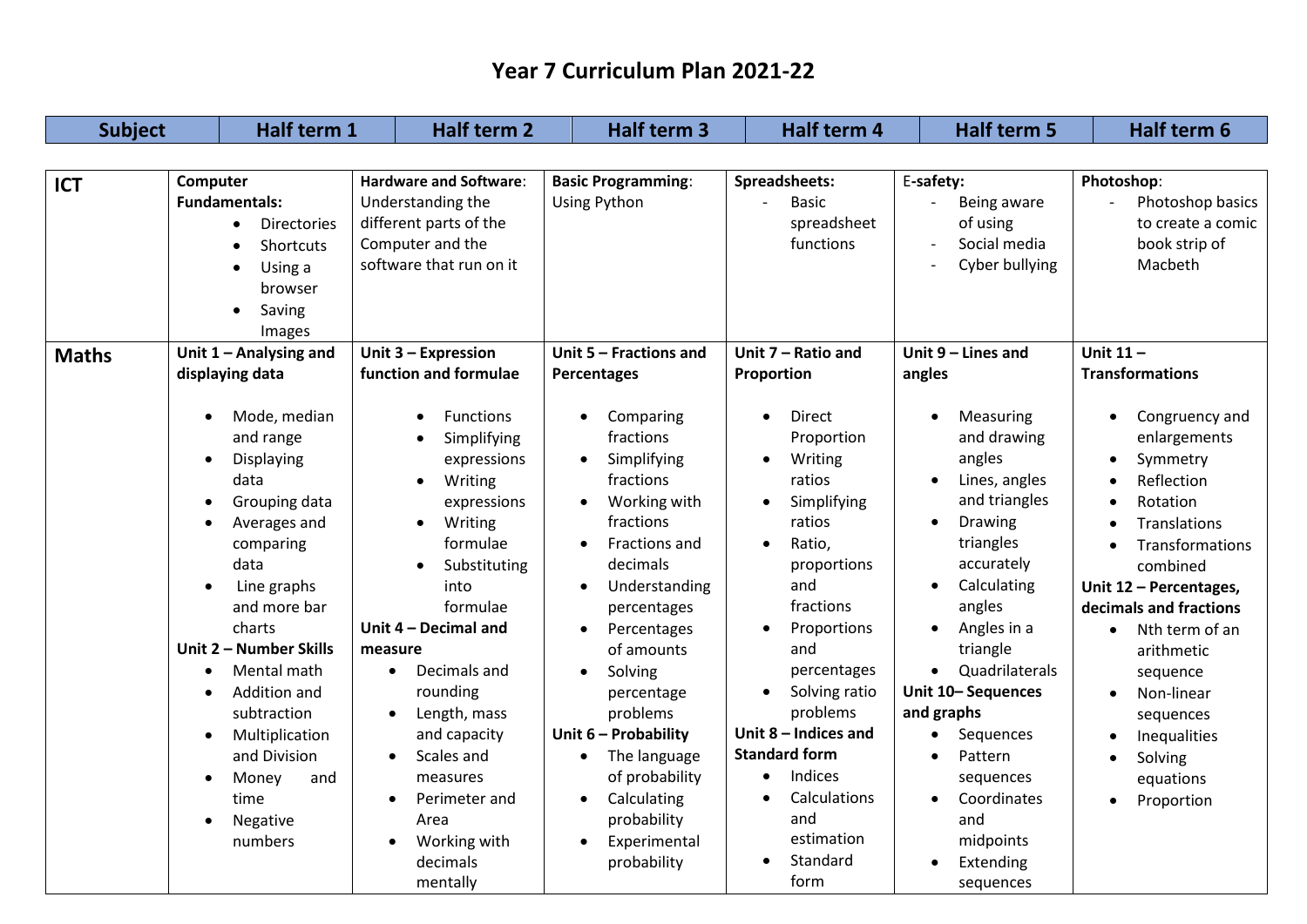| <b>Subject</b> |                                     | Half term 1                                                                                           | <b>Half term 2</b>                                                                                                                                                               |  |                                                                                                                                                                  | Half term 4                                                                                                                             | <b>Half term 5</b>                                                                                                                                                                 | Half term 6                                                         |
|----------------|-------------------------------------|-------------------------------------------------------------------------------------------------------|----------------------------------------------------------------------------------------------------------------------------------------------------------------------------------|--|------------------------------------------------------------------------------------------------------------------------------------------------------------------|-----------------------------------------------------------------------------------------------------------------------------------------|------------------------------------------------------------------------------------------------------------------------------------------------------------------------------------|---------------------------------------------------------------------|
|                |                                     |                                                                                                       |                                                                                                                                                                                  |  |                                                                                                                                                                  |                                                                                                                                         |                                                                                                                                                                                    |                                                                     |
|                | $\bullet$<br>$\bullet$              | Factors,<br>Multiples and<br>Prime<br>Square<br>numbers and<br>cube numbers                           |                                                                                                                                                                                  |  | Expected<br>$\bullet$<br>outcomes                                                                                                                                |                                                                                                                                         | <b>Straight Line</b><br>$\bullet$<br>graphs<br>Position to<br>term rule                                                                                                            |                                                                     |
|                |                                     | Topic tests $-50$ mins                                                                                | Topic tests $-50$ mins<br><b>Assessment</b><br>Topic tests $-50$ mins<br>End of HT1 & HT2<br>Assessment - 50 mins                                                                |  | Topic tests $-50$ mins                                                                                                                                           | Topic tests $-50$<br>mins<br><b>Assessment</b><br>Topic tests $-50$<br>mins<br>End of HT3 & HT4<br>Assessment – 50<br>mins              | Topic tests $-50$ mins                                                                                                                                                             | Topic tests $-50$ mins<br><b>End of Year Exams</b>                  |
| <b>Music</b>   | <b>Developing</b><br>Singing skills | <b>Musicianship Skills</b><br><b>Baseline music</b><br>perception test<br><b>Treble Clef Notation</b> | <b>Developing</b><br><b>Musicianship Skills</b><br><b>Rhythm Notation</b><br>Keyboard diagram<br>Reading and playing<br>keyboard melodies<br>Ukulele skills - chords<br>and tabs |  | <b>World Music: Music</b><br>from Africa<br>African instruments -<br>Polyrhythm -<br>Syncopation<br>Call and response<br>Drumming - Chanting<br>Pentatonic scale | <b>World Music: Music</b><br>from Trinidad-<br>Calypso<br>Calypso instruments<br>Instrumental skills<br>Ensemble skills<br>Vocal skills | <b>Composing a Pop</b><br>Song<br>C major scale and<br>chords<br>Chord formation<br>(major and minor)<br>Song structure-lyric<br>writing<br>Accompaniment styles<br>Drums skills 1 | <b>Composing a Pop Song</b>                                         |
|                | <b>Assessment</b>                   | 1) Unison Singing<br>2) Harmony Singing                                                               | <b>Assessments</b><br>1) Keyboard Skills-<br>melody + chords<br>2) Ukulele Skills-<br>melody and chords                                                                          |  | <b>Assessments</b><br>Performance of<br><b>African Music</b><br>Compositions                                                                                     | <b>Assessments</b><br>Performance of<br>Yellow Bird- melody<br>and chords on<br>ukulele                                                 | <b>Assessments:</b><br>Keyboard Skills-chord<br>patterns and<br>accompaniment style                                                                                                | <b>Assessments</b><br>Performance of group<br>Pop Song Compositions |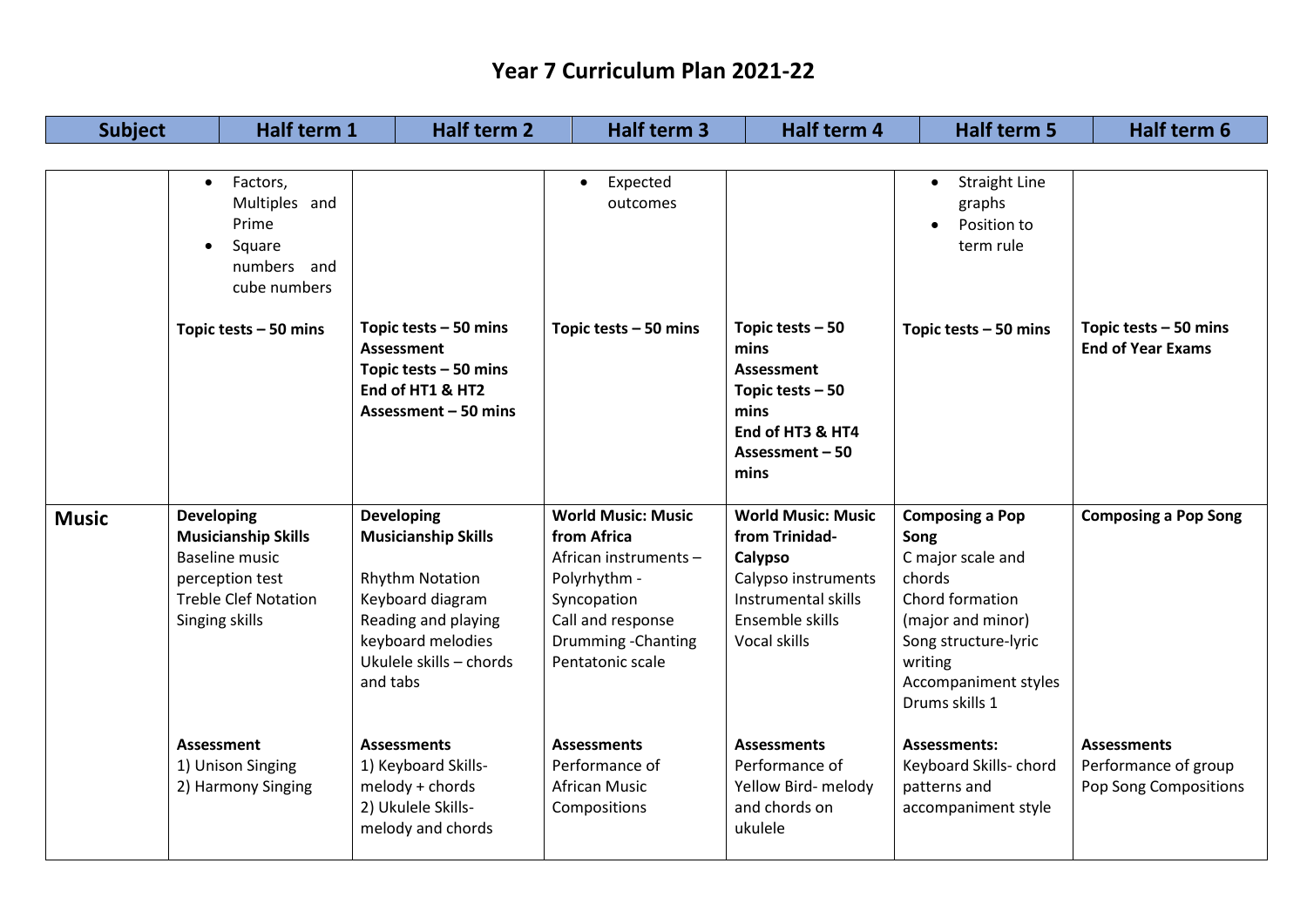| <b>Subject</b> |                                                                                                                                                                                                                                                                                                                                                                                                                                               | Half term 1<br>Half term 2                                                                                                                                                                                                                                                                                                                                                                                                                    |                                                                                                                                                                                                                                                                                                                                                                                                                                               | Half term 4                                                                                                                                                                                                                                                                                                                                                                                                                                         | Half term 5                                                                                                                                                                                                                                                                                                                                                                                                                                   | Half term 6                                                                                                                                                                                                                                                                                                                                                                                                                                |
|----------------|-----------------------------------------------------------------------------------------------------------------------------------------------------------------------------------------------------------------------------------------------------------------------------------------------------------------------------------------------------------------------------------------------------------------------------------------------|-----------------------------------------------------------------------------------------------------------------------------------------------------------------------------------------------------------------------------------------------------------------------------------------------------------------------------------------------------------------------------------------------------------------------------------------------|-----------------------------------------------------------------------------------------------------------------------------------------------------------------------------------------------------------------------------------------------------------------------------------------------------------------------------------------------------------------------------------------------------------------------------------------------|-----------------------------------------------------------------------------------------------------------------------------------------------------------------------------------------------------------------------------------------------------------------------------------------------------------------------------------------------------------------------------------------------------------------------------------------------------|-----------------------------------------------------------------------------------------------------------------------------------------------------------------------------------------------------------------------------------------------------------------------------------------------------------------------------------------------------------------------------------------------------------------------------------------------|--------------------------------------------------------------------------------------------------------------------------------------------------------------------------------------------------------------------------------------------------------------------------------------------------------------------------------------------------------------------------------------------------------------------------------------------|
|                |                                                                                                                                                                                                                                                                                                                                                                                                                                               |                                                                                                                                                                                                                                                                                                                                                                                                                                               |                                                                                                                                                                                                                                                                                                                                                                                                                                               |                                                                                                                                                                                                                                                                                                                                                                                                                                                     |                                                                                                                                                                                                                                                                                                                                                                                                                                               |                                                                                                                                                                                                                                                                                                                                                                                                                                            |
| <b>PE</b>      | Students undertake a<br>"transition" unit of<br>work, serving to<br>introduce students to<br><b>PE at The Chalfonts</b><br>and to help bridge any<br>gaps in learning<br>between primary and<br>secondary schools.                                                                                                                                                                                                                            | "Winter Sports"<br>Any 2 sports/activities<br>from hockey, football,<br>rugby, basketball,<br>netball, handball,<br>gymnastics, fitness or<br>orienteering.                                                                                                                                                                                                                                                                                   | "Winter Sports"<br>Any 2 sports/activities<br>from hockey, football,<br>rugby, basketball,<br>netball, handball,<br>gymnastics, fitness or<br>orienteering.                                                                                                                                                                                                                                                                                   | "Winter Sports"<br>Any 2<br>sports/activities<br>from hockey,<br>football, rugby,<br>basketball, netball,<br>handball,<br>gymnastics, fitness<br>or orienteering.                                                                                                                                                                                                                                                                                   | "Summer Sports"<br>Any 2 sports/activities<br>from cricket,<br>athletics, rounders<br>and tennis.                                                                                                                                                                                                                                                                                                                                             | "Summer Sports"<br>Any 2 sports/activities<br>from cricket, athletics,<br>rounders and tennis.                                                                                                                                                                                                                                                                                                                                             |
|                | Students are graded at<br>the end of each unit of<br>work, based on a<br>"Heart, Head and<br>Hands" assessment.<br>This assessment and<br>the teaching<br>beforehand works to<br>develop the whole<br>child, looking to<br>improve physical,<br>mental and social<br>competencies as well<br>as developing students<br>knowledge and<br>understanding of<br>concepts surrounding<br>sport, officiating,<br>leadership, health and<br>fitness. | Students are graded at<br>the end of each unit of<br>work, based on a<br>"Heart, Head and<br>Hands" assessment.<br>This assessment and<br>the teaching<br>beforehand works to<br>develop the whole<br>child, looking to<br>improve physical,<br>mental and social<br>competencies as well as<br>developing students<br>knowledge and<br>understanding of<br>concepts surrounding<br>sport, officiating,<br>leadership, health and<br>fitness. | Students are graded at<br>the end of each unit of<br>work, based on a<br>"Heart, Head and<br>Hands" assessment.<br>This assessment and<br>the teaching<br>beforehand works to<br>develop the whole<br>child, looking to<br>improve physical,<br>mental and social<br>competencies as well<br>as developing<br>students knowledge<br>and understanding of<br>concepts surrounding<br>sport, officiating,<br>leadership, health and<br>fitness. | Students are graded<br>at the end of each<br>unit of work, based<br>on a "Heart, Head<br>and Hands"<br>assessment. This<br>assessment and the<br>teaching<br>beforehand works<br>to develop the<br>whole child, looking<br>to improve physical,<br>mental and social<br>competencies as<br>well as developing<br>students knowledge<br>and understanding<br>of concepts<br>surrounding sport,<br>officiating,<br>leadership, health<br>and fitness. | Students are graded<br>at the end of each<br>unit of work, based<br>on a "Heart, Head and<br>Hands" assessment.<br>This assessment and<br>the teaching<br>beforehand works to<br>develop the whole<br>child, looking to<br>improve physical,<br>mental and social<br>competencies as well<br>as developing<br>students knowledge<br>and understanding of<br>concepts surrounding<br>sport, officiating,<br>leadership, health<br>and fitness. | Students are graded at<br>the end of each unit of<br>work, based on a<br>"Heart, Head and<br>Hands" assessment.<br>This assessment and the<br>teaching beforehand<br>works to develop the<br>whole child, looking to<br>improve physical,<br>mental and social<br>competencies as well as<br>developing students<br>knowledge and<br>understanding of<br>concepts surrounding<br>sport, officiating,<br>leadership, health and<br>fitness. |